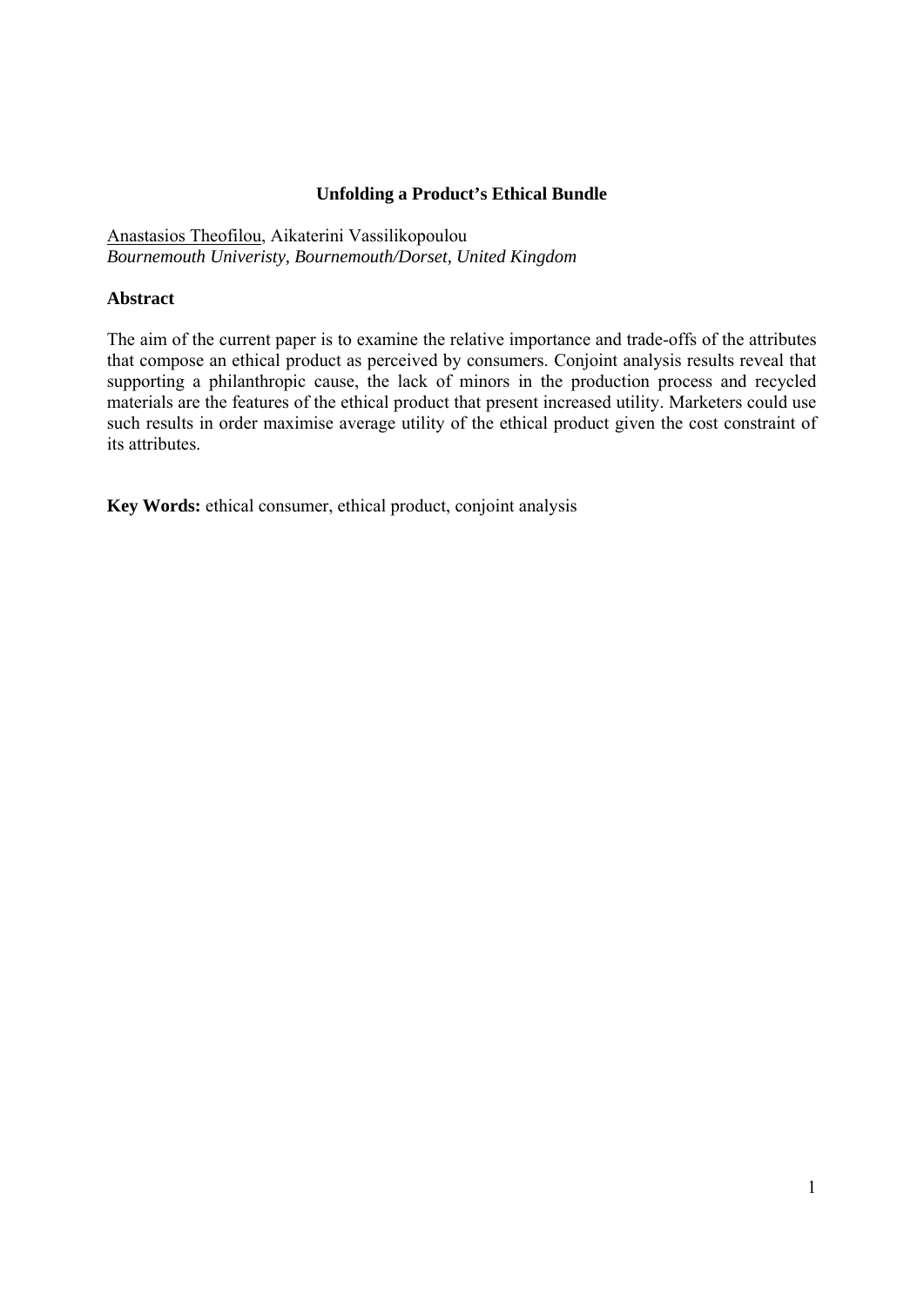#### **Introduction**

Living in an "ethics era", consumers are acutely concerned for ethical issues, which may include among others, environmental and social concerns (Shaw and Shiu, 2003). In the same time, consumers have shown great interest in ethics and expect companies to behave ethically (Schlegelmilch, 1997). Consumers expect, in general, a fair distribution of goods and services, quality in the working environments, consumers' safety, and so on (Viriyavidhayavongs and Yothmontree, 2002). The above mentioned claims increase the necessity of business ethics. As a consequence, many companies incorporate social issues in their corporate culture (Balabanis et al., 1998). Such issues include equal opportunities for employees, protecting the environment and the fair treatment of minorities (Mc Williams and Siegel, 2001). According to Singhapakdi et al. (1995), the study of ethics has been crucial for companies in order to create profits in every business environment.

Ethics has a positive impact on companies as consumers, the most important stakeholders, in the long-term, they recognize and they support ethical companies (Laczniak and Murphy, 1993). Their support could be often translated into the rewarding of ethical companies. On the other hand, consumers may use their buying power in order to punish unethical companies (Lewis, 2001). Indeed, consumers tend not to prefer products or services promoted by "unethical" companies (Vinten, 1998). In the long-term, the lack of ethical sensitivity may threaten even the company's surviving. In addition, Gelb (1995) argues that consumers reject or boycott unethical products.

Although academicians and researchers have shown great interest in ethical behaviour and ethical consumption, this area remains under-studied (Murphy and Laczniak, 1981; Folkes and Kamins, 1999; Maignan and Ferrell, 2001; Swaidan et al, 2003; Newholm and Shaw, 2007). Several researchers have discussed consumers' interest in ethical products and their components (Auger et al, 2003). For example, Lewis (2001) showed that ethics is a critical parameter for consumers in their decision making process. Among 1000 British consumers who were used as a sample, 41% declared that ethics is a criterion for purchasing decisions. The research that the Cooperative Bank conducted in the U.K also revealed that one third of British consumers are strongly interested in corporate ethics (Carrigan and Attalla*,* 2001). Half of the respondents declared to have bought at least one product or to have recommended a product with the criterion of corporate ethical reputation during the previous year. Moreover, Simon (1995) showed that 85% of consumers surveyed have a more positive opinion for any company which supports a social programme.

On the other hand, some authors have expressed their thoughts about the gap between consumers' attitudes towards ethical products and real purchasing behaviour. Folkes and Kamins (1999) revealed that despite their attitudes towards ethical products, only 20% had actually purchased a product during the last year because it was associated with a good cause. Vassilikopoulou (2005) also concluded that consumers' actual behaviour sometimes may not be influenced by their ethical concerns. In addition, as Carrigan and Attala (2001) argue, when it comes to actual purchases, "ethics go out the window" for most consumers.

Creyer and Ross (1997) studied the impact of corporate behaviour on consumer's intention to buy a product or a service. The results demonstrated a great association between ethical corporate behaviour and buying decisions. Ethical behaviour was expected by consumers who were willing even to pay more for an "ethical" product. On the other hand, consumers believe that lower price would be a punishment for the unethical behaviour. Moreover, according to the study the extent to which consumers will reward or punish behaviour is a function of both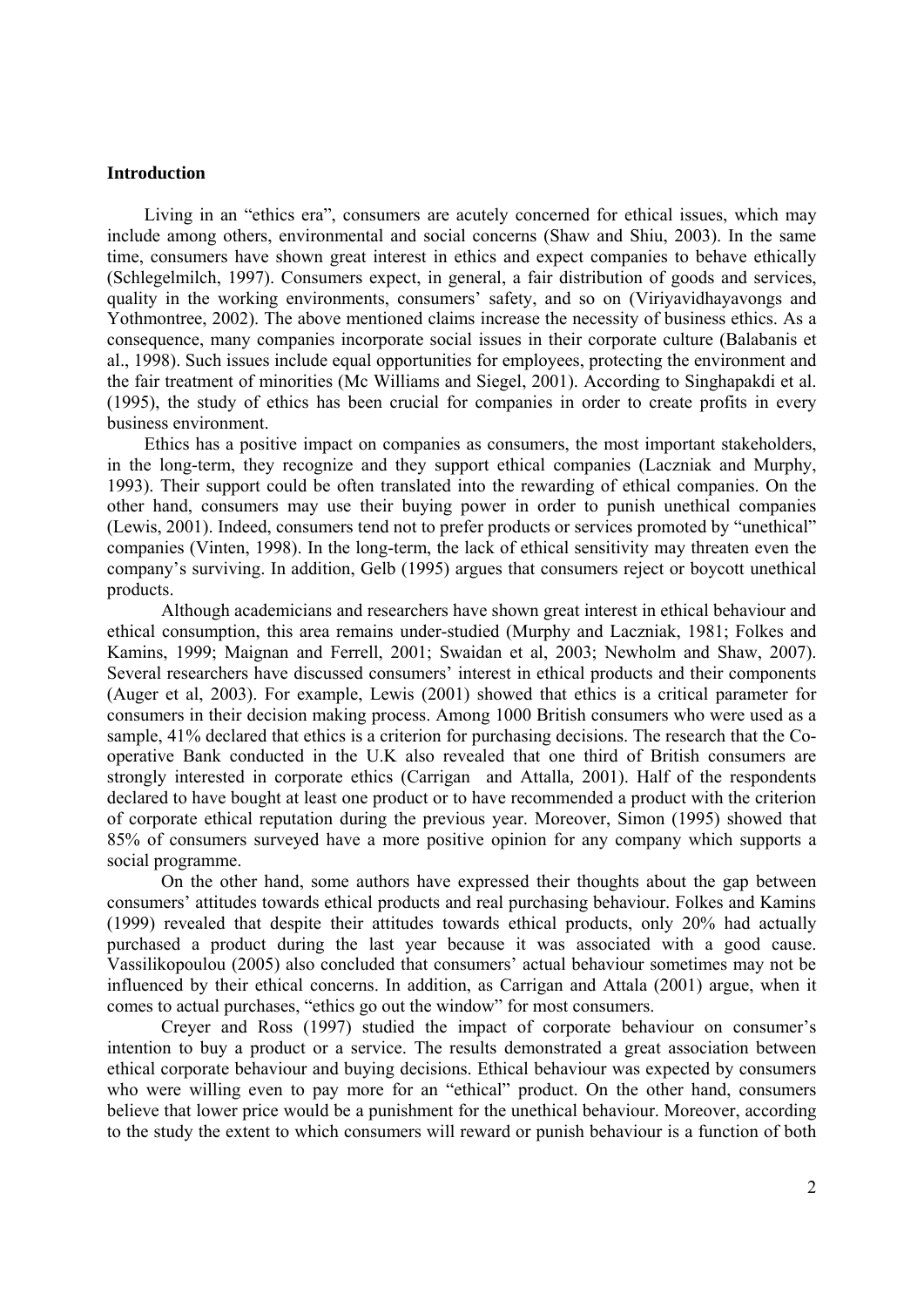expectations and the perceived importance of ethical behaviour. According to Gildea (1994), 47% of consumers would prefer an ethical product or service. Moreover, the same study showed that 57% of consumers would be willing to punish an unethical company.

Creyer and Ross (1997) argue that the price premium that consumers are willing to pay reveals their intent to reward the ethical behaviour. Furhtermore, Simon (1995) showed that 15% of his study's sample declared that they would be willing to pay more for a product or a service that would be connected to an important social issue and the higher price would help to its accomplishment.

Only a few studies have tried to deepen the statement that consumers would accept a higher price for an ethical product. Laroche et al. (2001) found that 57% would be willing to pay a higher price for environmentally friendly products. According to Coddington (1990) environmentally conscious individuals would pay 5-10% more for ecologically compatible products. Suchard and Polonsky (1991) also found that consumers would be willing to pay between 15-20% more for green products, while Myburgh-Louw and O'Shaughnessy (1994) argue that the female consumers of their sample would even pay up to 40% more of a product which is proved to be green. On the other hand, Carrigan and Attala (2001) suggest that consumers will purchase an ethical product only if there are no costs to the consumer in terms of added price.

Crane and Matten (2003) argue that the ethical consumption is difficult to be defined by a full range of activities as this term includes the choice to make certain consumption choices because of personal and moral beliefs. The present paper represents an initial attempt to distinct the attributes of the ethical product and to evaluate the importance value of each attribute influencing consumer utility. More specifically, the current study aims at investigating the tradeoffs and relative importance of the characteristics of an ethical product in order to construct a model which could be used by marketers to calculate the profits or the break-even point of selling the bundled ethical product.

#### **Methodology**

Since the relevant literature provides only limited insights into the characteristics of the ethical product, the attributes used in the current study are based on Vassilikopoulou et al' s (2006) study, which investigated, among others, the attributes of an "ethical" shampoo. The research used qualitative data and concluded that the most important traits that an ethical product should contain are the following:

- 1. Not be tested on animals
- 2. No use of minors during the production process
- 3. A proportion of the product's profits should be donated to a philanthropic cause
- 4. Its package is made by recycled materials
- 5. Fair trade

Those characteristics have been also used in the study of Nijssen and Douglas (2008) who examined the consumer world-mindedness and social-mindedness and their relation to exposure to other cultures and to store image. Apart from those characteristics, price of the ethical product is of special consideration in this study. In order to provide the price levels included in the study, the scale procedure of Pricing Sensitivity Measurement (Travis, 1982) was used. During a pilot study, 12 consumers were asked about their perceptions of price.

In order to examine the relative importance of the different factors and to study variations in the consumer utility, conjoint analysis was used. Conjoint analysis has been broadly used to estimate how respondents develop preferences for products, services or idea (real or hypothetical)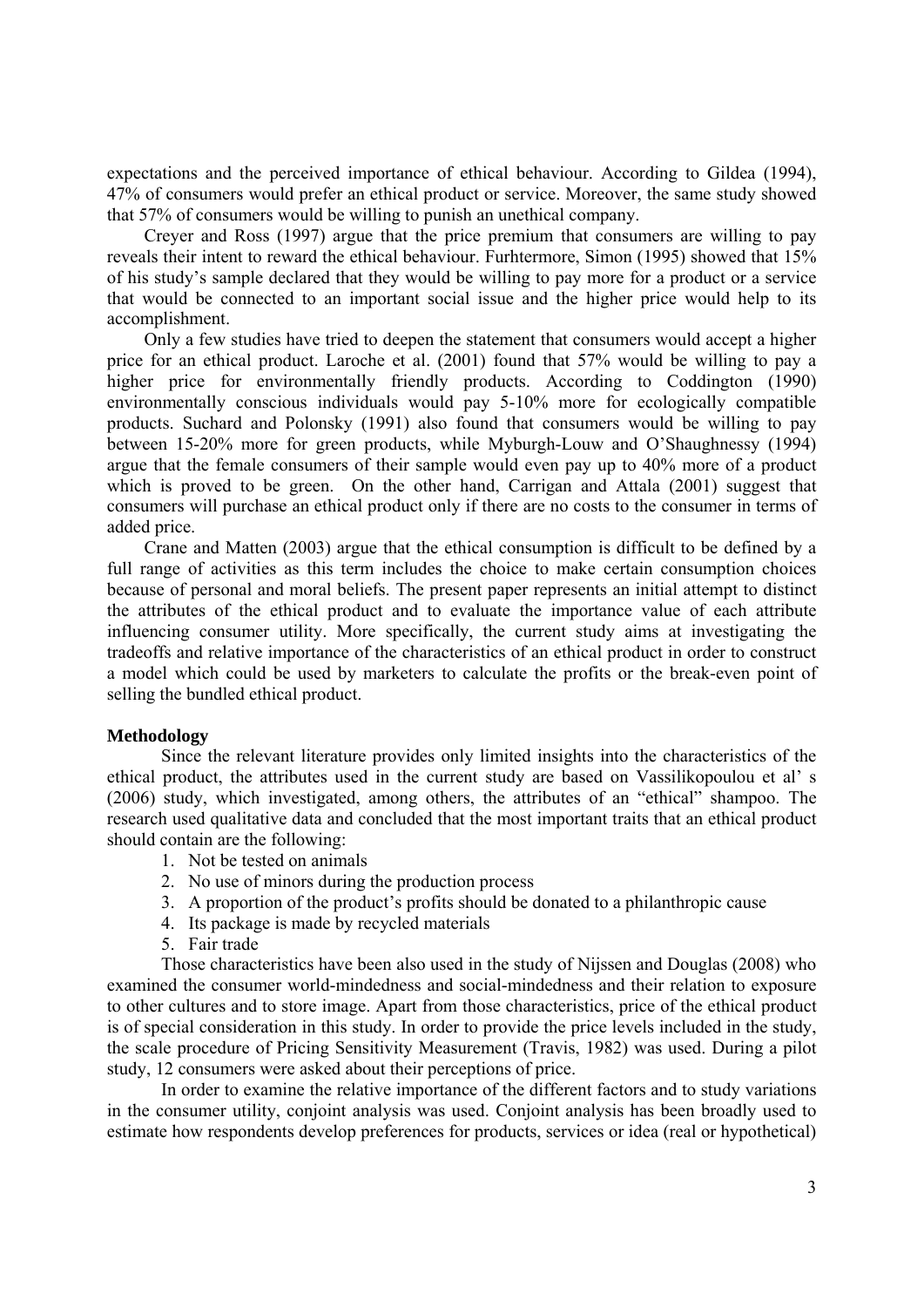and to measure the trade-offs consumers make when making a decision (Hair et al., 1995). By asking consumers to express among a number of different product profiles, marketing could determine the importance that consumers are attaching to those attributes. Conjoint analysis was preferred as it allows for a more realistic decision model, because it forces subjects to evaluate an ethical product as a whole (bundled). Also, it permits the statistical testing of the null hypothesis that all the attributes have an equal utility in the aggregate model (Bajaj, 1998).

The basic model in the conjoint analysis is:  $\overline{Y} = b1 + b2 + b3 + ... + bn + constant + \varepsilon$ , where:

 $Y =$  consumer purchase intention

bi = beta weights (utilities) for the attributes of the ethical product

 $\varepsilon$  = an error term

The stimulus set is a combination of four attributes and attribute levels (independent variables) which is presented to each respondent. The stimulus set is presented in Appendix 1. The full-profile approach to data collection was used. Thus, in the present study, there are  $2x2x2x2x6 = 192$  manipulations. Conjoint analysis decreases the number of manipulations considerably (in the present case, the number of product descriptions decreases to 16). In particular, 16 design cards, ready to be used for utility calculations, were prepared after the completion of the orthogonal analysis matrix. An alternative orthogonal analysis matrix was used to develop 4 holdout (control) cards. Thus 20 evaluation cards were developed in order to be used by respondents. A 100-point rating scale was used for dependent variable measurement (Future purchases). End points of the scale were identified as "definitely would not buy" and "definitely would buy". In conjoint analysis, for each respondent, the coded attribute combinations were regressed using Ordinary Least Square (OLS). The conjoint cards were distributed to respondents by the researchers. Each respondent was asked to evaluate the 20 cards.

A total of 157 usable questionnaires were returned from an effective sample of 320, representing a return rate of 49%. The cards were evaluated and used for further analysis. 58.6% of the sample were women, and 41.4% were men. The mean age of the respondents is 32.5.

#### **Results**

The findings from the conjoint analysis indicate that "donations" was the most important attribute in determining purchase intentions (28%). The "lack of minors" accounted for 26%, "recycled materials" 24%, "animal testing" 13%, price 8% and 1% was explained by the "fair trade" attribution. The relevant importance of the attributes is presented in Figure 1.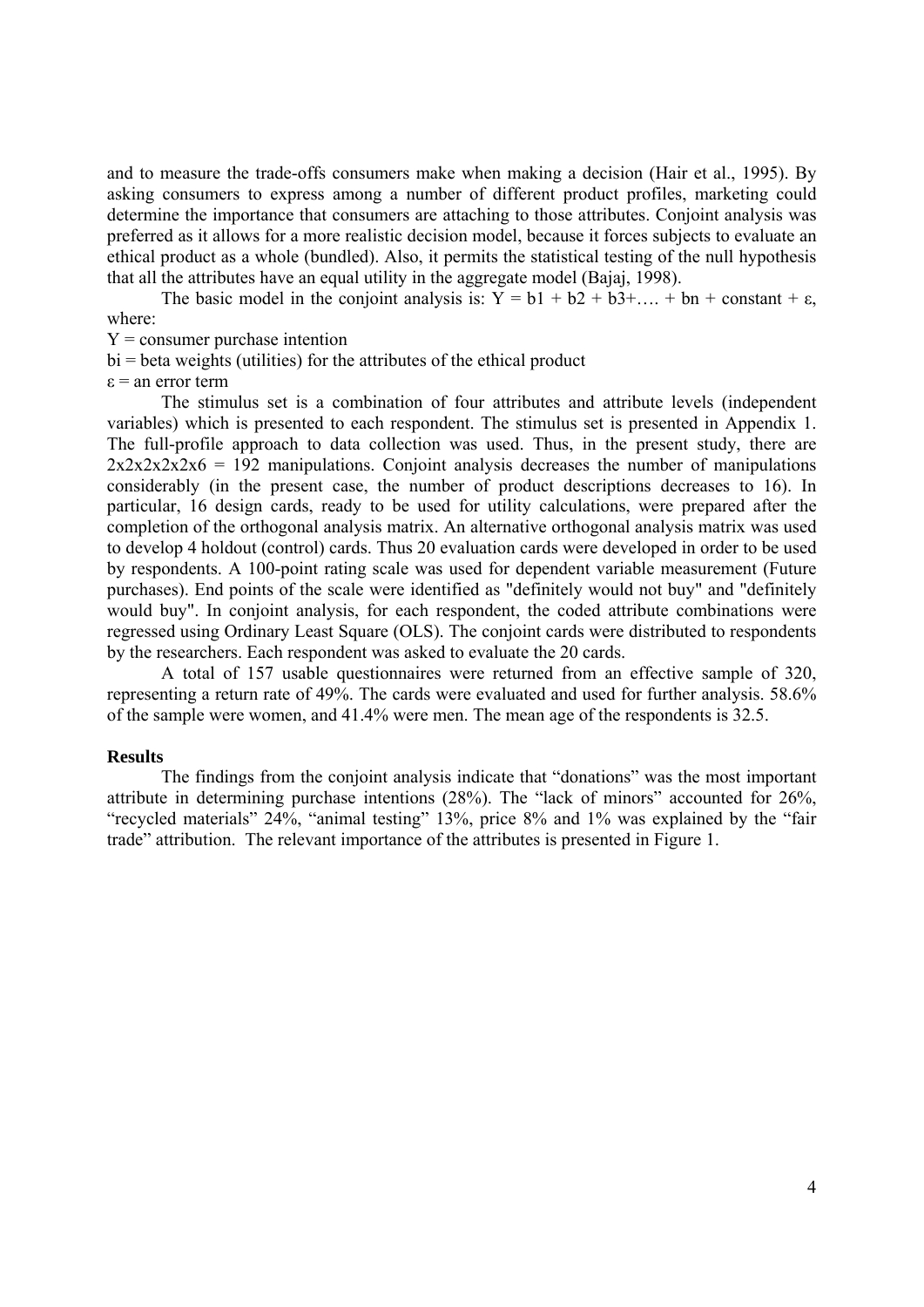### **Figure 1: Importance of the Attributes of Ethical Products**



The relative importance of the attributes is also reflected in the utilities presented in Table

| radie re Cumus            |                         |                                                                                                                        |  |
|---------------------------|-------------------------|------------------------------------------------------------------------------------------------------------------------|--|
| <b>Attribute</b>          | <b>Utility Estimate</b> | <b>Std. Error</b>                                                                                                      |  |
| Not tested on animal      | 5.905                   | 1.899                                                                                                                  |  |
| No minors are used        | 11.834                  | 1.899                                                                                                                  |  |
| Donations                 | 12.576                  | 1.899                                                                                                                  |  |
| <b>Recycled Materials</b> | 10.894                  | 1.899                                                                                                                  |  |
| Fair Trade                | 0.323                   | 1.899                                                                                                                  |  |
| Price                     |                         |                                                                                                                        |  |
| $1 \in$ extra             | $-1.494$                | 1.097                                                                                                                  |  |
| $2\varepsilon$ extra      | $-2.987$                | 2.193                                                                                                                  |  |
| $3\epsilon$ extra         | $-4.481$                | 3.290                                                                                                                  |  |
| $4\epsilon$ extra         | $-5.974$                | 4.387                                                                                                                  |  |
| 5€ extra                  | $-7.468$                | 5.483                                                                                                                  |  |
| $66$ extra                | $-8.961$                | 6.580                                                                                                                  |  |
| Constant                  | 53.565                  | 3.799                                                                                                                  |  |
|                           |                         | For price, linear (less) relation to scores was used, while for the other attributes, discrete relation was preferred. |  |

#### **Table 1: Utilities**

1.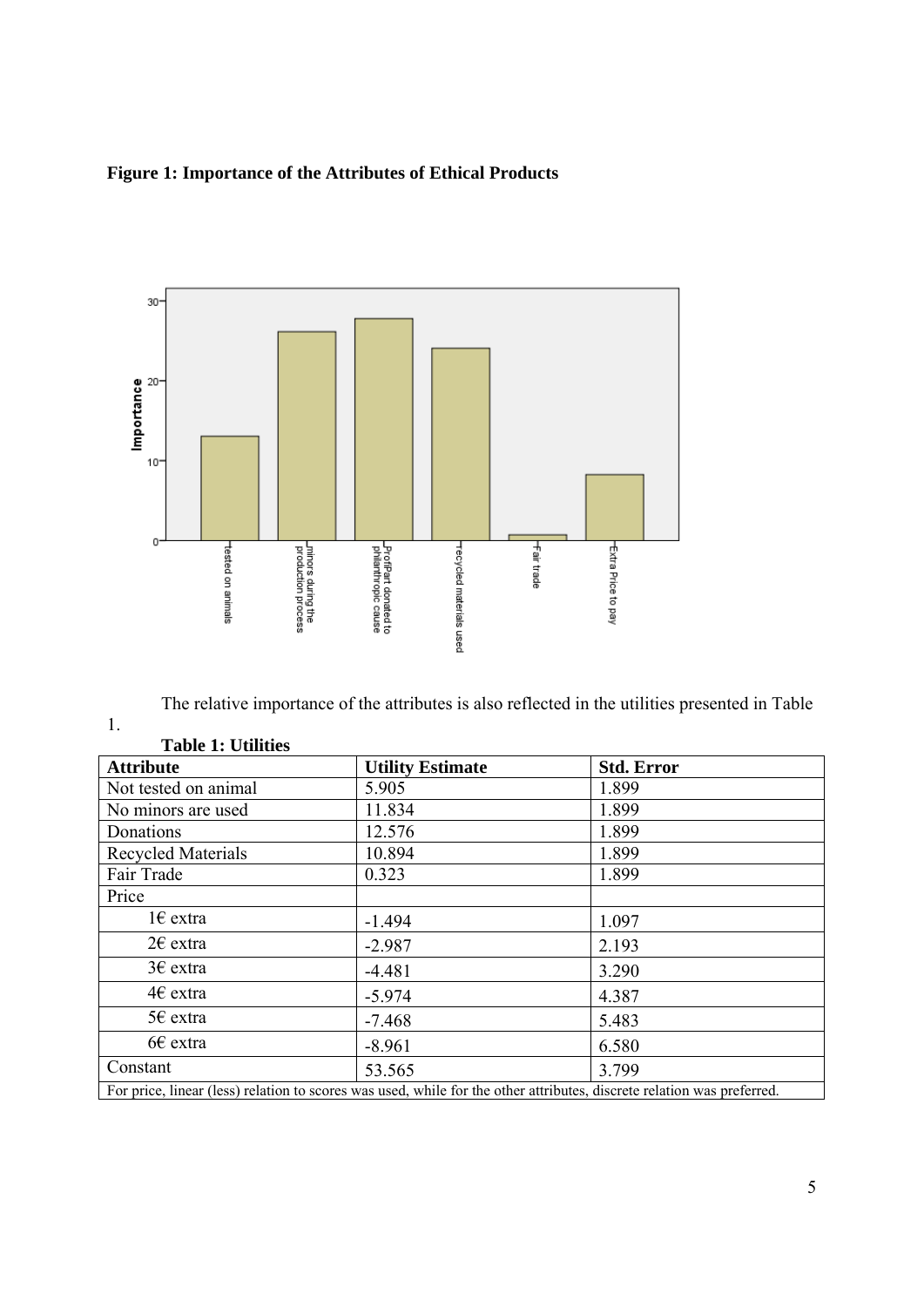The utilities extracted could be used for further analysis in market simulators which are based on comparing total utilities or euro values of alternative offerings. It is assumed that consumers will select the offering that has the highest utility or net euro value. Conjoint analysis facilitates the optimization of prices and features which involves the examining all possible combinations.

Let:

a = cost for the production of a shampoo that has not been tested on animals

 $b = \text{cost}$  if not minors used

 $c = \text{cost of}$  donations

 $d = \text{cost of a received materials package}$ 

e = cost of fair trade certification

 $v =$ sales volume

Cost per item  $=$ *v e v d v c v b v*  $\frac{a}{a}, \frac{b}{a}, \frac{c}{a}, \frac{d}{b}, \frac{c}{b}$ 

 $X1 =$  dichotomous variable: not tested on animals / tested on animals /

 $X2$  = dichotomous variable: minors are not used / minors are used /

 $X3$  = dichotomous variable: the product supports a charitable cause / the product does not support a charitable cause

X4 = dichotomous variable: recycled materials package/ not recycled materials package

 $X5$  = dichotomous variable: fair trade certified / fair trade not certified

Max (Value of Product for the Customer) =  $5.905X1 + 11.834X2 + 12.574X3 + 10.894X4 +$ 0.323X5 - 2.987P, where  $p>= a/v * X1 + b/V * X2 + c/V * X3$ 

If the costs are known, then the company could estimate the optimal price for the bundled ethical product that whish to promote.

#### **Marketing Implications**

Most of the companies decide to adopt ethical marketing strategies as the benefits are numerous and they expect that business ethics would improve their market position compared to direct competitors. The basic competitive of ethical strategies implementation advantage is mainly connected to the improvement of the company's social image (Foley & Jayawardhena 2001, Singhapakdi et al. 1995) and the increase of its profitability (Balabanis et al. 1998; Zairi & Peters 2002, Aupperle et al. 1985). According to Mescon and Tilson (1987), ethics ameliorates the company's social image and, as a result, the number of consumers who prefer the socially responsible company's products increases.

A stream of the research on ethical consumption have revealed that consumers the ethical components of products (Auger et al, 2003). Consumers are willing to incorporate ethical considerations into their purchase decisions (Mintel, 1994) and prefer companies that are perceived as socially responsible (Forte and Lamont, 1998). The current research demonstrated that donations, the lack of minorities during the production process and the preference of recycled materials increase consumer utility and increase the intention of future purchases. Previous studies have mentioned that charitable donations ameliorates corporate image (Cowton and Piercy, 1984). Apart from being an inextricable component of an ethical product, donations may also be considered as an opportunity for companies to meet their social responsibilities to their local community and in the same time to attract and retain ethical customers. Based on the results of the current study, donations are the most important characteristic of a product wishing to be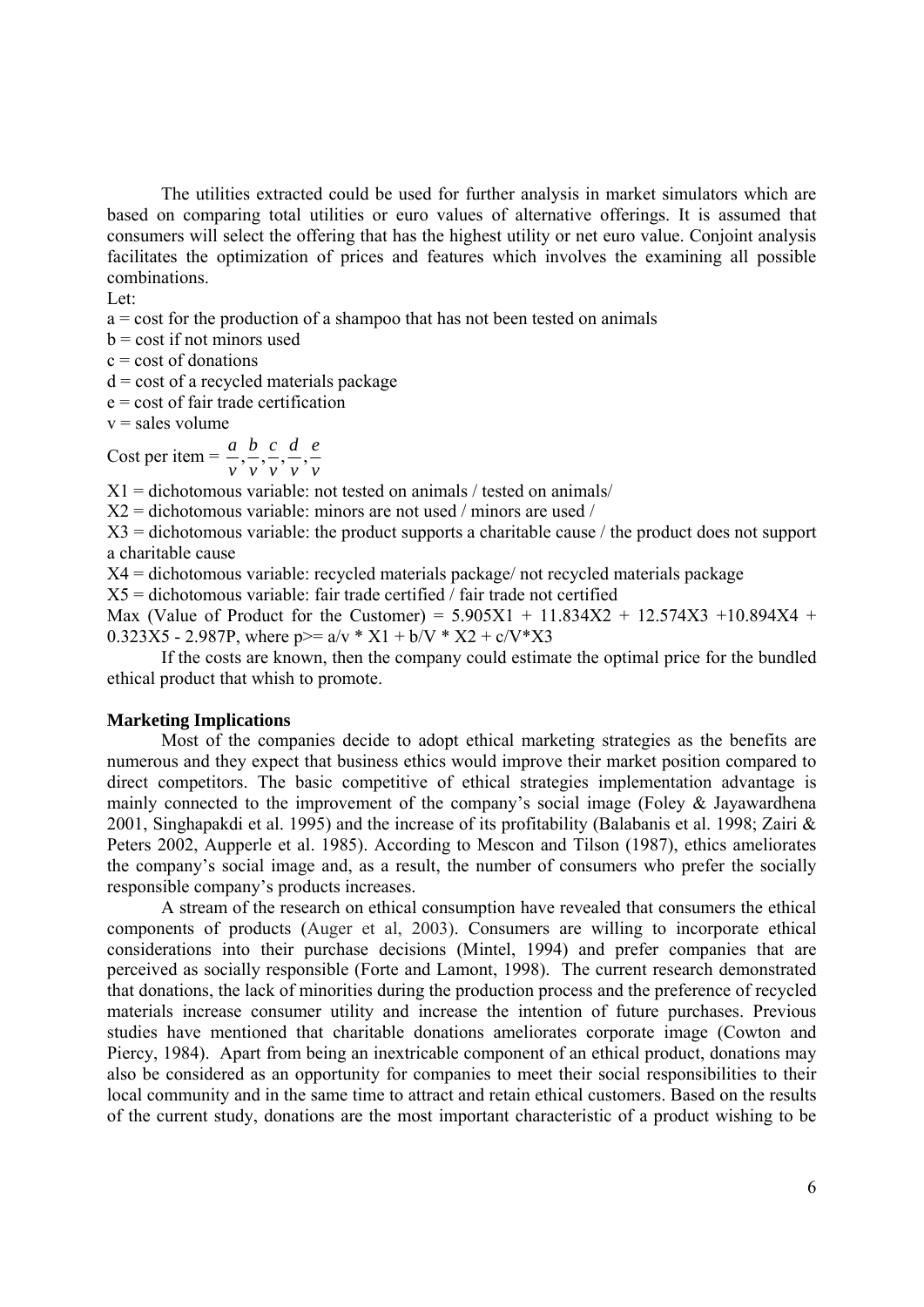positioned as ethical. However, a company should give attention to both amount given and the selection of the donation's recipient. Those two decisions for (i.e., deciding to whom, and how much to give) have been mentioned by previous studies as important to any retailer who aims at improving its image through charitable donations (Cowton and Piercy, 1984).

Furthermore, results of this study showed that the lack of minors in the production process is an important feature of ethical products. Minors are frequently used by multinational companies in order to decrease their costs. As Anderson (2000) notes, such factories pay their workers with very low wages. Mock (2000) adds that numerous children work in sweatshops, some of them in dangerous or tough conditions. Respondents of this study believe that the minors should not be involved in the production of an ethical product. Therefore, companies promoting ethical products should ensure consumers about this aspect.

A package made by recycled materials was also found to be an important trait of an ethical product as perceived by consumers. The recycling process has initially come about due to resources limitations. However, the growing of recycling continued because of a rapidly increased concern for the natural environment (Brodin and Anderson, 2008). Respondents of the current study consider a shampoo which package is made by recycled materials as ethical. Companies should evaluate the possibilities of preferring recycled packages, as this has a central impact on consumers. The avoidance of animal testing and the fair trade were ranked lower by consumers in this survey. Nevertheless, both are regarded as ethical products' components.

Even though the five attributions of an ethical product as perceived by consumers were discussed separately, in the business environment it's more realistic to talk about the ethical bundled product. A product may be consisted of two or more ethical characteristics, whereas companies would like to estimate the total value of the product to the customer in situation where various combinations of the ethical attributes are made. For this reason, this paper introduces the notion of the bundled ethical product. Conjoint analysis may contribute to the analysis of the total value of the product when cost are known or could be calculated. However, as detail costs are sometimes not available, the major limitation in doing these types of optimization is the need of precise estimations of marginal of variable costs of the proposed products. Furthermore, another limitation of the current study is the inclusion of only 5 important traits of an ethical product. This means that some other characteristics were not included in the analysis. Future research could examine the optimal allocation of the product budget through simulations. It would also be interesting to segment the ethical market and detect utilities and customer values for each segment separately. Also, further research could examine the impact of various levels of each attribute on customer value (for example different amount given as donations). Finally, results could be compared to other countries and cultures, so as similarities and dissimilarities could be discussed.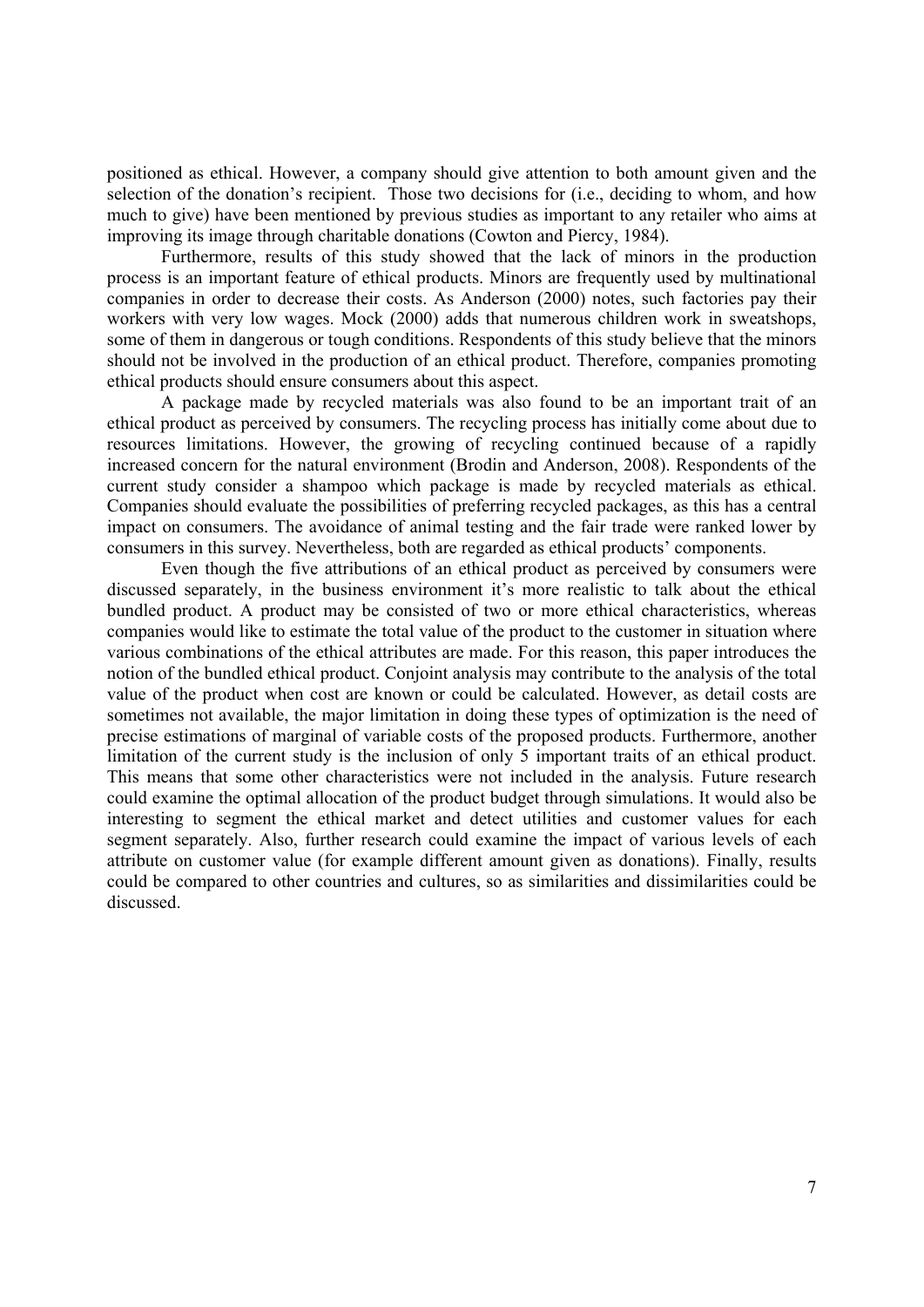#### **References**

Anderson, J.C. (2000). Respecting human rights: Multinational corporations strike out. University of Pennsylvania Journal of labor & Empirical Law, 2, 463-482.

Auger**,** P., Burke P., Devinney T., M., and Louviere J.(2003) "What will consumer pay for social product features?" Journal of Business Ethics, 42 (3), 281-304

Aupperle, K. E.; Carroll A. and Hatfield J (1985) "An empirical examination of the relationship between corporate social responsibility and profitability", Academy of Management Journal, 28 (2), 446-463

Bajaj, A. (1998). Report 98-I. Technology Factors Influencing Senior Information Systems Managers' Decisions to Adopt New Computing Architectures. Pittsburgh: The Heinz School, Carnegie Mellon University

Balabanis G., Phillips H and Lyall J (1998), "Corporate social responsibility and economic performance in the top British companies: are they linked?" European Business Review, 98 (1), 25-44

Brodin, M.H. and Anderson, H (2008) "The Recycling Calls for Revaluation" Supply Chain Management: An International Journal, 13 (1), 9-15.

Carrigan M. and Attalla A., (2001), "The myth of the ethical consumer – do ethics matter in purchase behaviour?, Journal of Consumer Marketing", 18 (7), 560-578

Crane A. and Matten D.,(2003), Business Ethics, Oxford University Press

Creyer, E.H. and Ross, W.T. (1997), "The influence of firm behavior on purchase intention: do consumers really care about business ethics*?",* Journal of Consumer Marketing*,* 14 (6), 421-432.

Coddington, W. (1990), "It's no fad: environmentalism is now a fact of corporate life", *Marketing News*, pp.7

Cowton C. and Piercy N., (1984), "Retailer charitable donations — Can giving money away be made to pay?", International Journal of Retail and Distribution Management, 12 (1), 47-50

Foley, P. and Jayawardhena, C. (2001*),* Corporate Social Responsibility in the IT Industry, The Stationary Office, London

Folkes V. and Kamins M. (1999), "Effects of information about firms' ethical and unethical actions on consumer's attitudes", Journal Consumer Psychology, 8 (3), 243-259

Forte, M. and Lamont, B. (1998), "The bottom-line effect of greening (implications of ecological awareness*)",* The Academy of Management Executive, 12 (1), 89-91.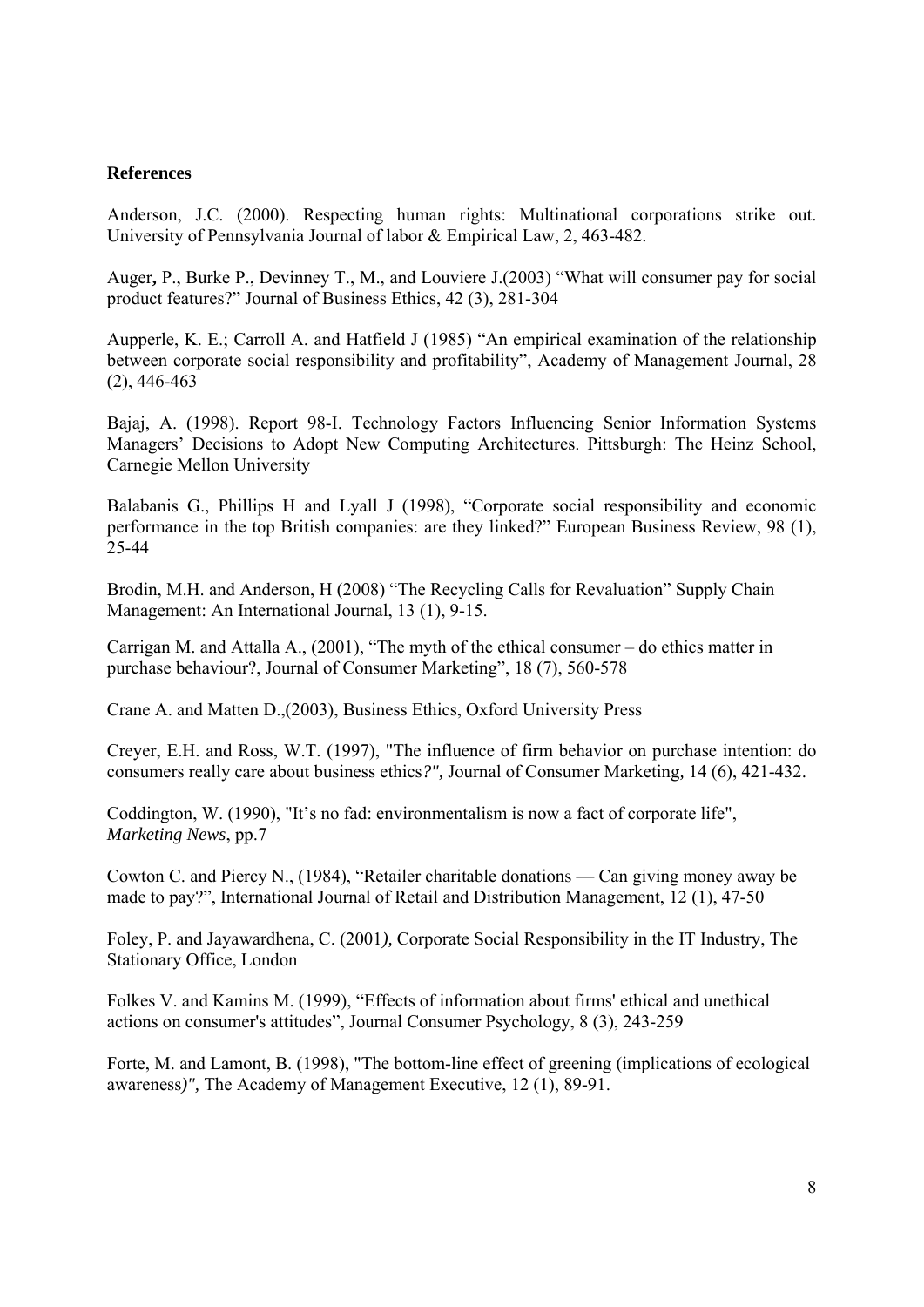Gelb B.D. (1995), "More boycotts ahead? Some implications" Business Horizons, 38 (2), 70-77

Gildea L. R (1994), "Consumer Survey Confirms Corporate Social Action Affects Buying Decisions," Public Relations Quarterly, 39 (4), 20-21.

Hair, J.F., Anderson, R.E., Tatham, R.L. and Black, W.C. (1998), *Multivariate Data Analysis*, 5th ed., Macmillanm publiching .

Laczniak, G.R. and Murphy, P.E. (1993), *Ethical Marketing Decisions: The Higher Road*, Allyn and Bacon, Needham Heights, MA

Laroche M, Bergeron J. and Goutaland C. (2001), "A three-dimensional scale of intangibility", Journal of Service Research, 4 (1), 26-38

Lewis A. (2001) "A focus group study of the motivation to invest: ethical/green and ordinary investors compared", Journal of Socio-Economics, 30 (4), 331-341

Maignan, I. and Ferrell C.O. (2001). "Corporate Citizenship as a Marketing Instrument: Concepts, Evidence, and Research Directions." European Journal of Marketing, 35 (3/4), 457- 484.

McWilliams A. and Siegel D. (2001), "Corporate Social Responsibility: A theory of a firm perspective", Academy of Management Review, 25 (1), 117-127

Mescon, T. And Tilson, D. (1987), "Corporate philanthropy: a strategic approach to the bottom line", California Management Review, 29 (2), 49-61.

Mintel (1994), The Green Consumer, Mintel, London, Vol. 1 and 2

Mock, W.B.T (2000), "Corporate transparency and human rights." Tulsa Journal of Comparative and International Law, 8, 15-24.

Murphy P.E. and Laczniak G. (1981), "Marketing ethics: A Review with Implications for Managers, Educators and Researchers" in Review of Marketing, Enis B. and Roering R.G., eds, Chicago: American Marketing Association, 251-266

Myburgh-Louw, J. and O'Shaughnessy, N.J. (1994), "Consumer perception of misleading and deceptive claims on the packaging of 'green' fast moving consumer goods", in Achrol, R., Mitchell, A. (Eds), *AMA Summer Educators' Conference Proceedings*, American Marketing Association, Chicago, IL, Vol. 5, pp.344-53.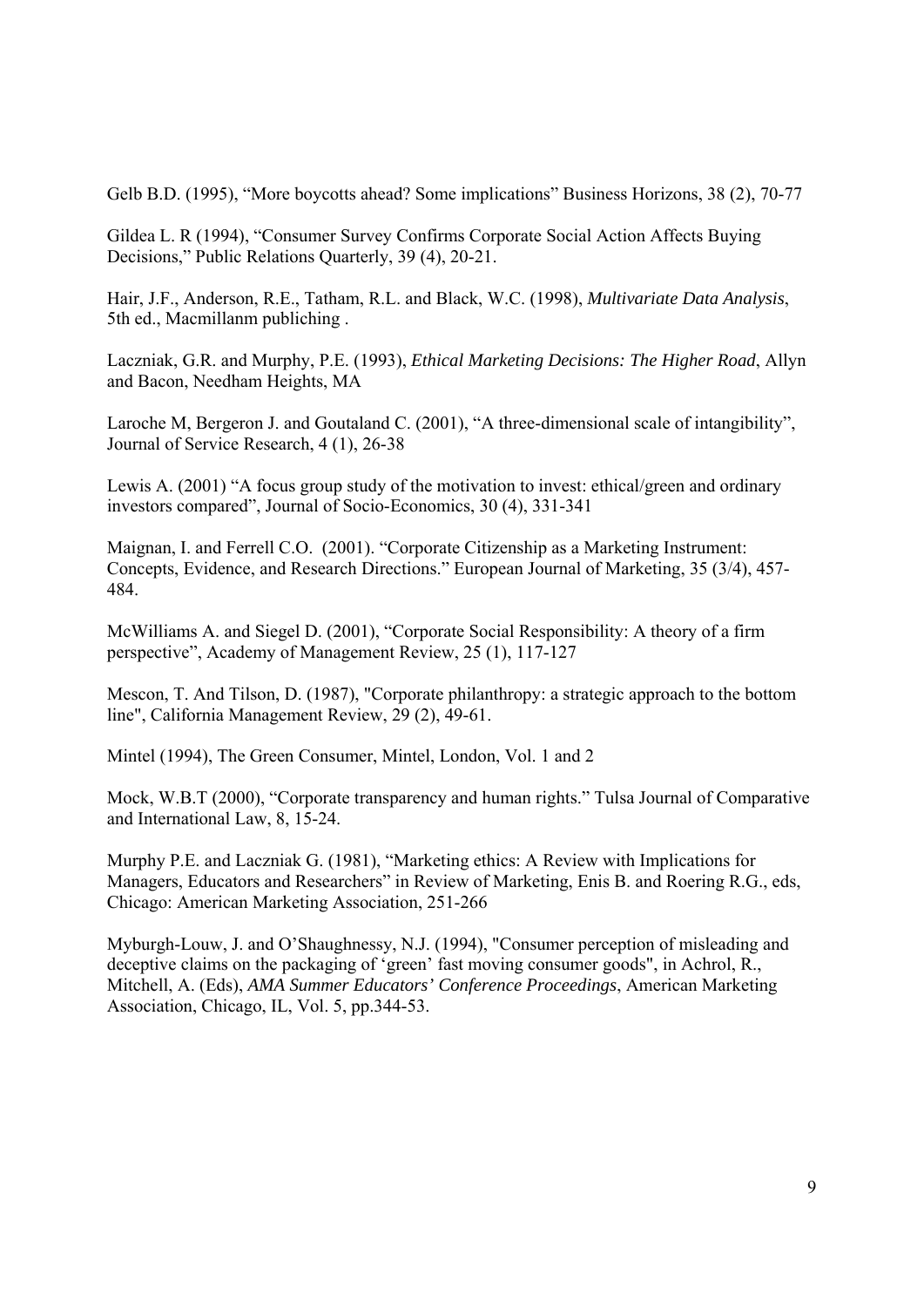Newholm T. and Shaw D., (2007) "Studying the ethical consumer: a review of research" Journal of Consumer Behaviour, 6 (5), 253-270

Nijssen E. and Douglas S. (2008), "Consumer World-Mindedness, Social-Mindedness, and Store Image", Journal of International Marketing, 16 (3), 84-107

Schlegelmilch, B. (1997), 'The Relative Importance of Ethical and Environmental Screening: Implications for the Marketing of Ethical Investment Funds', International Jounal of Bank Marketing, 15(2), 48—53.

Shaw D. and Shiu E., 2003) "Ethics in consumer choice: a multivariate modelling approach", European Journal of Marketing, 37 (10), 1485-1498

Singhapakdi, A, Kraft K.L., Vitell, S.J. and Rallapalli K.C. (1995), "The perceived importance of ethics and social responsibility on organizational effectiveness: a survey of marketers", Journal of the Academy of Marketing Science, 23 (1), 49-56

Simon F.L. (1995), "Global corporate philanthropy: a strategic framework" International Marketing Review, 12 (4), 20-37

Suchard, H.T., Polonski, M.J. (1991), "A theory of environmental buyer behaviour and its validity: the environmental action-behaviour model", in Gilly, M.C. (Eds),*AMA Summer Educators' Conference Proceedings*, American Marketing Association, Chicago, IL, Vol. 2, 187- 201.

Swaiden, Z., S. J. Vitell and M. Y. A. Rawwas (2003), "Consumer Ethics: Determinants of Ethical Beliefs of African Americans", Journal of Business Ethics, 46, 175–186.

Travis, K.M. (1982) "Price sensitivity measurement technique plots product price vs. quality Perceptions", Marketing News. May, 14, 6-7.

Vassilikopoulou, A. (2005) "Ethical Consumption and the N-Voting Game: Do 'Ethical Consumers' Really Behave Ethically?", 9<sup>th</sup> International Conference on Marketing and Development, Thessaloniki, Greece.

Vassilikopoulou, A., Rigopoulou, I. and Siomkos G. (2006) "Consumer Willingness to Pay More for Ethical Products: Some Empirical Evidence",  $35<sup>th</sup> EMAC$  Conference, May, Athens

Vinten G. (1998), "Putting ethics into quality", The TQM Magazine, 10 (2), 89-94

Viriyavidhayavongs V. and Yothmontree S., (2002) "The Impact of Ethical Considerations in Purchase Behavior: a propaedeutic to further research", ABAC Journal, 22 (3), 1 - 15

Zairi M. and Peters J (2002), "The impact of social responsibility on business performance", Managerial Auditing Journal, 17 (4), 174-178